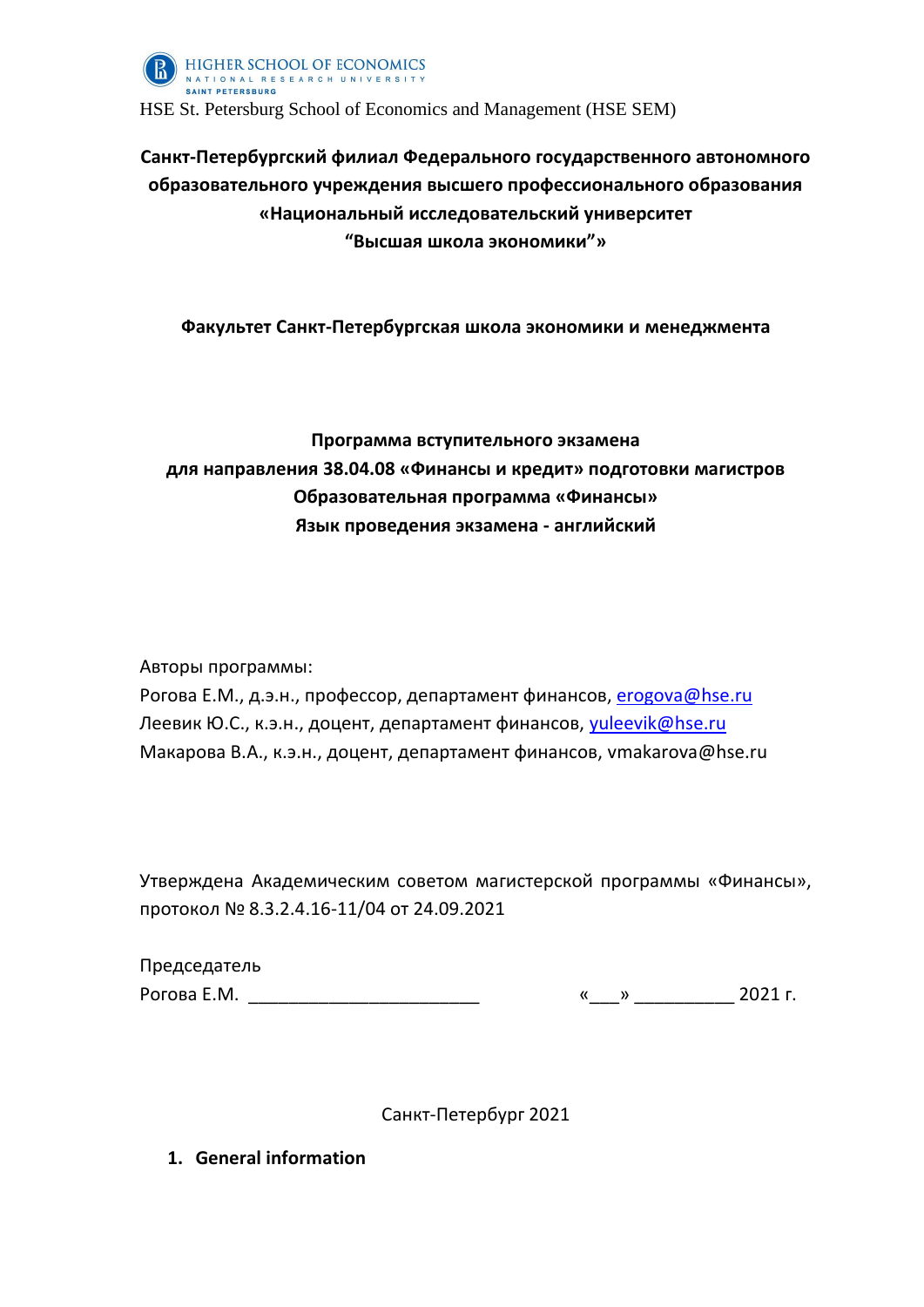

HIGHER SCHOOL OF ECONOMICS NATIONAL RESEARCH UNIVERSITY SAINT PETERSBURG

HSE St. Petersburg School of Economics and Management (HSE SEM)

- 1.1. The admission exam has the form of a written test with the duration of 90 minutes
- 1.2. This admission exam evaluates verbal, mathematical, logical and analytical skills and abilities that are necessary for applicants to complete successfully their master's studies in Master in Finance programme.
- 1.3. The structure of the exam: the exam consists the Quantitative session (25 assignments). Each assignment has 5 choices, and the applicant should choose one correct answer. The Quantitative session estimates basic math and analysis skills, ability to solve quantitative problems and to work with graphical information.
	- 1.4. Each correct assignment is graded with 4 points. Thus, the total number of points that an applicant can obtain, equals to 100.

# **2. Main topics**

# **2.1. Quantitative section**

2.1.1. Quantitative section contains 25 assignments of two types:

Data Sufficiency

Problem Solving

Problem solving assignments require to solve a problem and to choose one correct answer from five options.

Data sufficiency questions consist of assignment formulation and two statements marked (1) and (2). The applicant must decide if the given information is sufficient to answer the question. The applicant must choose between the following answers:

- $-$  if you can get the answer from (1) ALONE but not from (2) alone;
- $-$  if you can get the answer from (2) ALONE but not from (1) alone;
- $-$  if you can get the answer from BOTH(1) and (2) TOGETHER, but not from (1) alone or (2) alone;
- if EITHER statement (1) ALONE OR statement (2) ALONE suffices;
- if you CANNOT get the answer from statements (1) and (2) TOGETHER, but need even more data.

# 2.1.2. Basic terms

2.1.2.1. Natural numbers. Divisibility. Prime numbers and composite numbers. Greatest common divisor and lowest common multiple. Integer, rational and real numbers. Percent. Absolute value, power, root, arithmetical root, logarithm.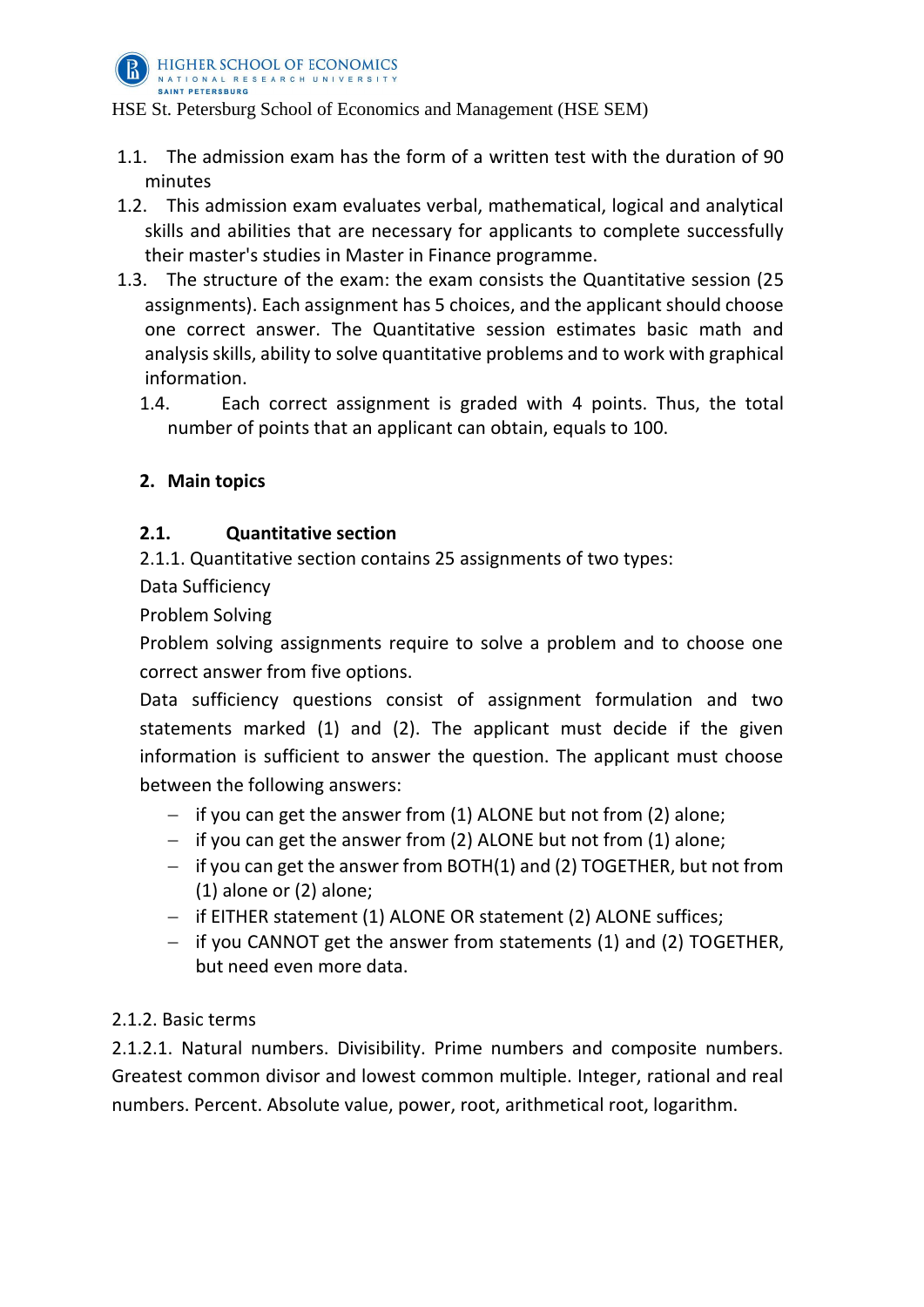

2.1.2.2. Numerical and algebraic expressions. Equalities and identities. Function, domain and codomain. Increase, decrease, periodicity, evenness, oddness of function. Max and min value of function. Function graph. Linear, quadratic, power, exponential and logarithmic function. equation, inequalities, combined equations. Solution of equation, inequality and combined equations. equivalence. Arithmetic and geometric series.

2.1.2.3. Line on plane. Segment, broken line, angle. Triangle. Median, bisector, altitude. Convex Polygon. Square, rectangle, parallelogram, rhomb, trapezium. Regular polygon. Diagonal. Circumference and circle. Radius, chord, diameter, tangent, secant. Arc of circle and circular sector . Central and inscribed angle.

2.1.2.4. Logic. Necessary and sufficient condition.

2.1.3. Theoretical part

*2.1.3.1. Arithmetic and algebra*

Sets – basic terms. Set operation. A Venn diagram.

Number axis. Positive, negative numbers. Absolute value and its geometric sense.

Natural numbers (N). Prime and composite number. Divisor, multiple. Greatest common divisor and lowest common multiple.

Criterion for divisibility for 2, 3, 5, 9, 10. Division with a remainder Integer numbers (Z). rational quantities (Q), addition, subtraction, multiplication and division.

Proportions.

Decimal and ordinary fraction, its transformation one to the other. Round-up with prescribed accuracy.

Power with natural, integer and rational value. Arithmetical root. Operations with powers.

Percent calculation. Bank interest, compound interest.

Function. Function assignment (table, graph). Function increasing and decreasing.

Polynomial with one variable. Root of polynomial. Properties and graph of quadratic polynomial. Formula for quadratic polynomial roots. Vieta's theorem.

Numerical expression. Expression with variables. Algebraic manipulation, formulas for short multiplication.

Equation. The root of an equation. Equivalent equations.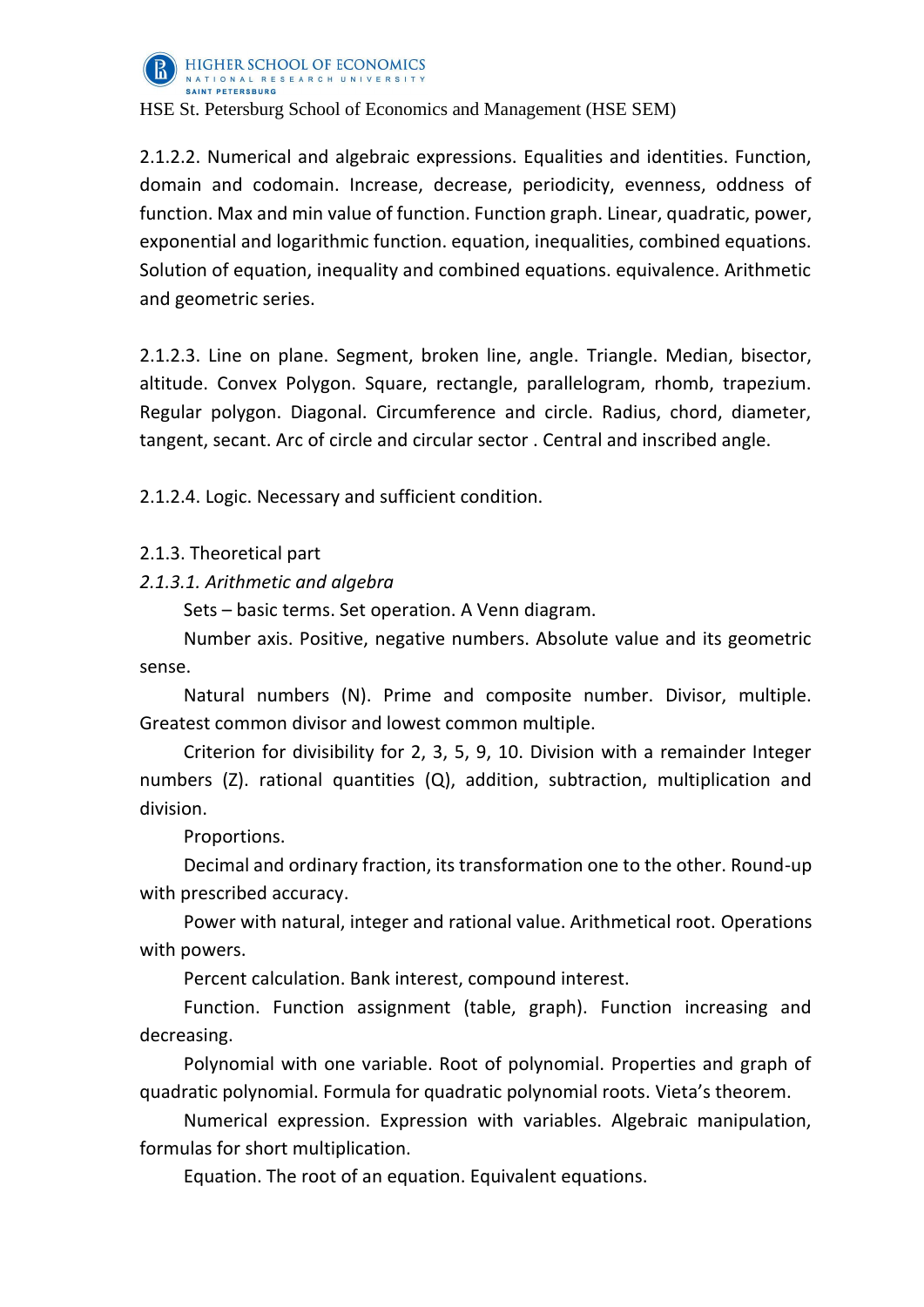

Two combined linear equations with two variables and it properties. Inequalities. Properties of numerical inequalities. Solving inequality with a variable. Equivalent inequalities.

Arithmetic and geometric series.

The method of coordinates on a plane (foundations).

*2.1.3.2. Combinatorial calculus, probability theory and statistics.*

Permutations, arrangements, combinations.

Arithmetic mean, median, mode.

Standard deviation.

# *2.1.3.3. Geometry*

Line, ray, segment, broken line; segment length. Angle, the measure of angle. Vertical and contiguous angles. Parallel lines, angles with parallel lines.

Triangle. Median, bisector, altitude. Criteria for equivalence of triangles. The interior angles of a triangle and it sum. Types of Triangles. Properties of isosceles and equilateral triangles.

Right-angled triangle. Pythagorean theorem, numerical right triangle. Quadrangle: parallelogram, rectangle, rhomb, square, trapezium. Circumference and circle. center of circle chord, diameter, radius. Tangent to circle.

Circuit.

Arc of circle, arc distance. Sector, segment. Central and inscribed angle, their properties. Regular polygon

Area of triangle, parallelogram, rectangle, trapezium.

Similarity. Criteria for similarity of triangles. Relations between linear elements and areas of similar triangles.

Formula for surface area and volume of prism.

Formula for surface area and volume of pyramid.

Formula for surface area and volume of cylinder.

Formula for surface area and volume of cone.

Formula for volume of sphere

# *2.1.3.4. Logic*

Necessary and sufficient condition.

### **3. Recommended Literature**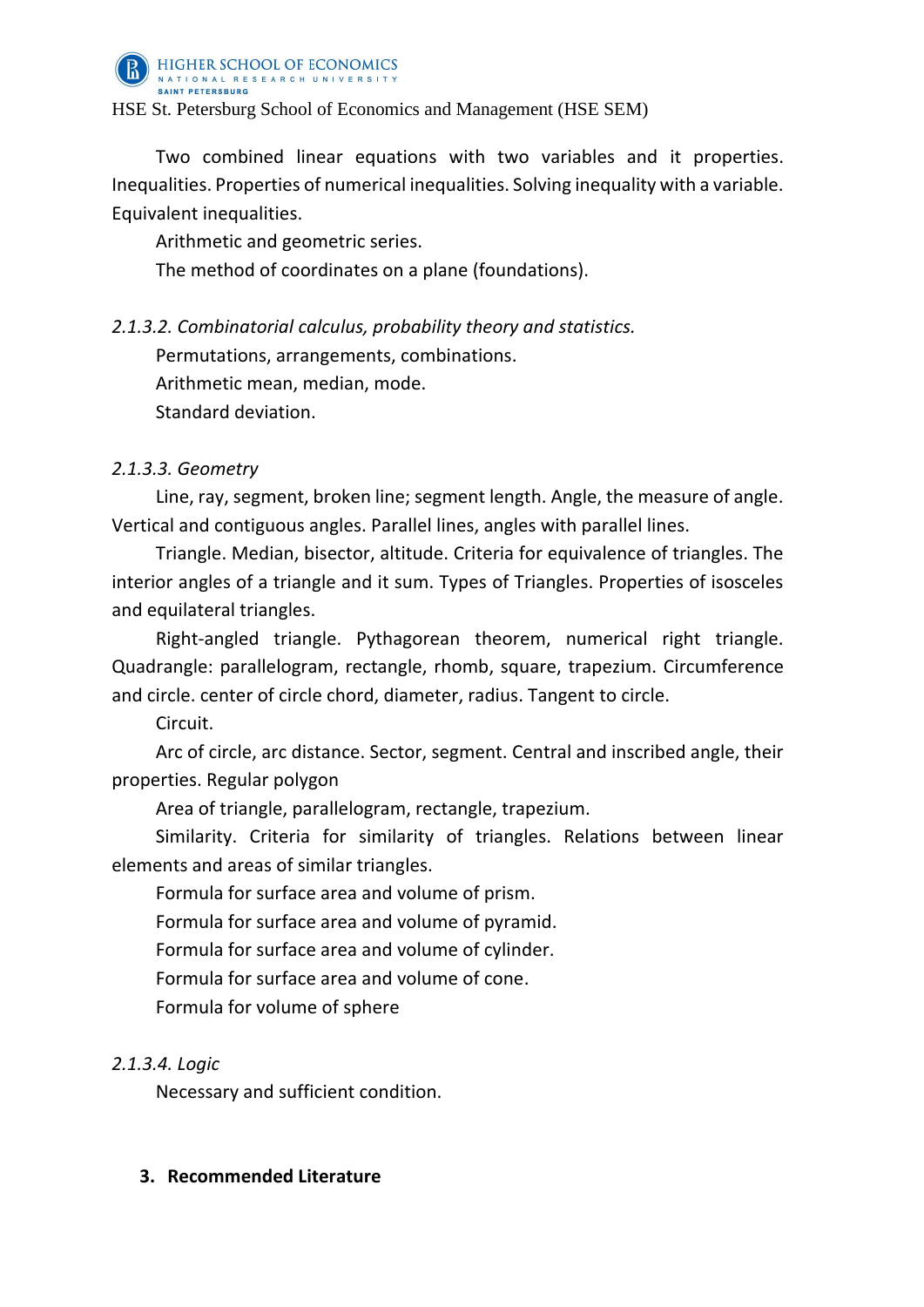

Main literature:

1. Graduate Management Admission Council (GMAC). The Official Guide for GMAT Review 2016. (2015). Hoboken, New Jersey: John Wiley & Sons, Inc.

2. GMAT Prep Plus 2020: 6 Practice Tests + Proven Strategies + Online + Mobile (Kaplan Test Prep) (2019). Kaplan Publishing, Inc.

3. Hasik J., Rudnick S., Hackney R. (2012). McGraw-Hill's GMAT 2013: 10 Practice Tests. McGraw-Hill.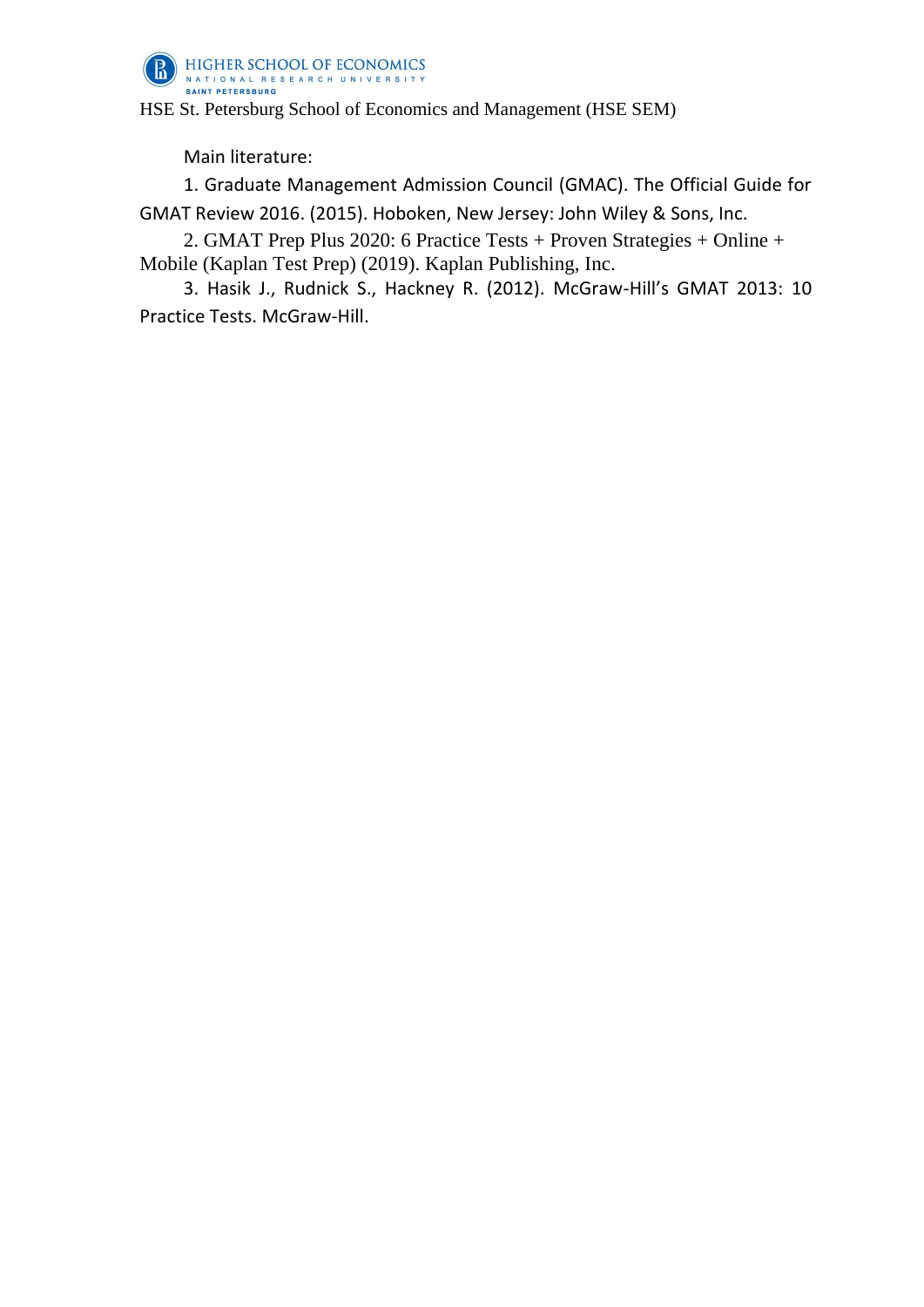

# Appendix B. GMAT and GRE scales

### GMAT (Graduate Management Admission Test)

| HSE St. Petersburg grade | <b>GMAT</b> result |  |
|--------------------------|--------------------|--|
| 20 and below             | Below 500          |  |
| 21                       | 500-501            |  |
| $\overline{22}$          | $502 - 503$        |  |
| 23                       | 504-505            |  |
| 24                       | 506-507            |  |
| 25                       | 508-509            |  |
| $\overline{26}$          | 510-511            |  |
| 27                       | 512-513            |  |
| 28                       | 514-515            |  |
| 29                       | 516-517            |  |
| 30                       | 518-520            |  |
| $\overline{31}$          | 521-522            |  |
| 32                       | 523-524            |  |
| $\overline{33}$          | 525-526            |  |
| $\overline{34}$          | 527-528            |  |
| 35                       | 529-530            |  |
| 36                       | 531-532            |  |
| 37                       | 533-534            |  |
| 38                       | 535-536            |  |
| 39                       | 539-540            |  |
| 40                       | 541-542            |  |
| 41                       | 543-544            |  |
| 42                       | 545-546            |  |
| 43                       | 547-548            |  |
| 44                       | 549-550            |  |
| 45                       | 551-552            |  |
| $\overline{46}$          | 553-554            |  |
| 47                       | 555-556            |  |
| 48                       | 557-558            |  |
| 49                       | 559-560            |  |
| 50                       | $561 - 563$        |  |
| 51                       | $564 - 567$        |  |
| 52                       | $568 - 571$        |  |
| $\overline{53}$          | $572 - 575$        |  |
| $\overline{54}$          | $576 - 579$        |  |
| 55                       | 580 - 583          |  |
| 56                       | 584 - 587          |  |
| 57                       | 588 - 591          |  |
| 58                       | $592 - 595$        |  |
| 59                       | 596 - 599          |  |
| 60                       | $600 - 603$        |  |
| 61                       | $601 - 604$        |  |
| 62                       | $605 - 608$        |  |
| 63                       | $609 - 612$        |  |
| 64                       | $613 - 616$        |  |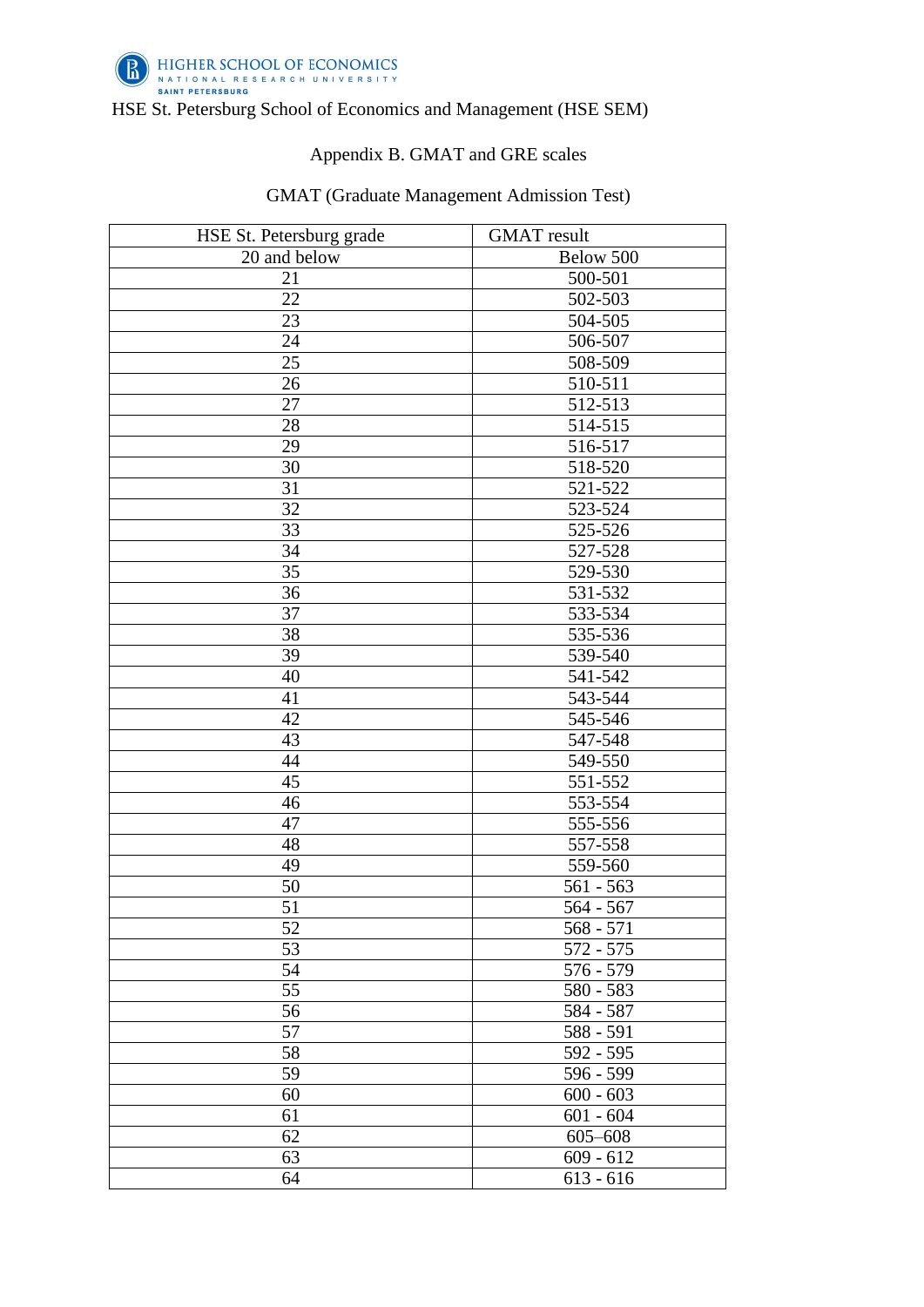

| 65              | $617 - 620$              |
|-----------------|--------------------------|
| 66              | $621 - 624$              |
| 67              | $625 - 628$              |
| 68              | $\overline{629}$ - 630   |
| 69              | $\overline{631} - 634$   |
| 70              | $\overline{635}$ - 638   |
| 71              | $\overline{639}$ - 641   |
| $\overline{72}$ | $642 - 644$              |
| $\overline{73}$ | $645 - 647$              |
| 74              | $648 - 650$              |
| $\overline{75}$ | $651 - 653$              |
| 76              | $654 - 656$              |
| 77              | $657 - 659$              |
| $\overline{78}$ | $670 - 672$              |
| 79              | $673 - 675$              |
| 80              | $676 - 678$              |
| 81              | $679 - 681$              |
| 82              | $682 - 684$              |
| 83              | $685 - 687$              |
| 84              | $\overline{688}$ - 690   |
| 85              | $691 - 693$              |
| 86              | 694 - 696                |
| 87              | $697 - 699$              |
| $\overline{88}$ | $\overline{700}$ - $701$ |
| 89              | 702 - 703                |
| 90              | $704 - 705$              |
| $\overline{91}$ | $706 - 707$              |
| 92              | 708 - 709                |
| $\overline{93}$ | $710 - 711$              |
| 94              | 712 - 713                |
| 95              | $714 - 715$              |
| 96              | $716 - 717$              |
| 97              | 718 - 719                |
| 98              | $720 - 722$              |
| 99              | $723 - 724$              |
| 100             | 725 and above            |

# GMAT (Graduate Management Admission Test) – Quantitative part

| HSE St. Petersburg grade | <b>GMAT</b> result |
|--------------------------|--------------------|
| 20 and below             | Below 7            |
|                          |                    |
| 22                       |                    |
| 23                       |                    |
| 24                       |                    |
| 25                       |                    |
| 26                       |                    |
|                          |                    |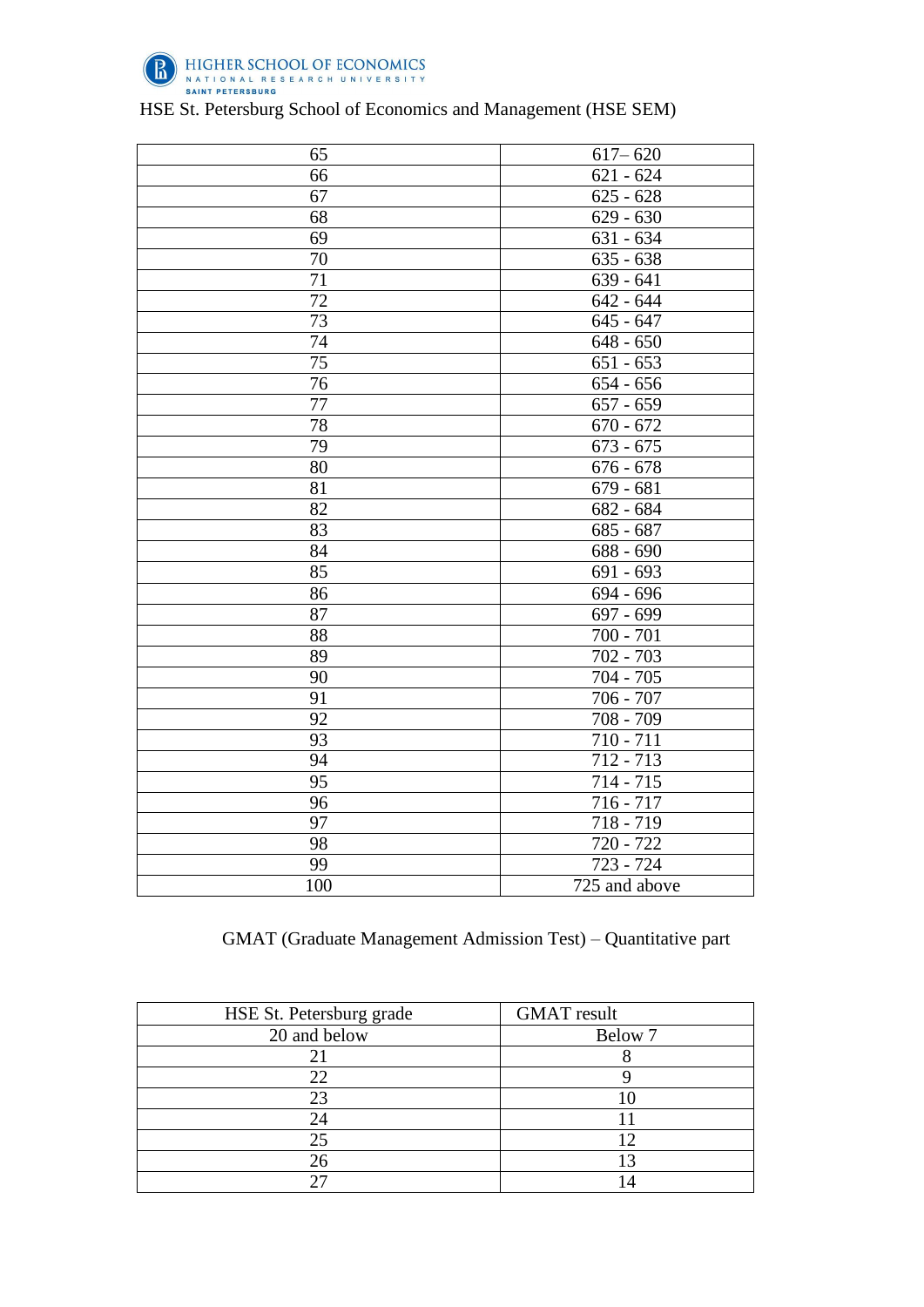

| 29<br>16<br>$30\,$<br>$17\,$<br>$\overline{31}$<br>$18\,$<br>32<br>$\overline{18}$<br>$\overline{33}$<br>19<br>34<br>19<br>$\overline{35}$<br>20<br>$\overline{36}$<br>$\overline{21}$<br>$\overline{37}$<br>21<br>38<br>$22\,$<br>39<br>$\overline{22}$<br>$\overline{23}$<br>$40\,$<br>41<br>23<br>23<br>$42\,$<br>43<br>$\overline{24}$<br>44<br>$\overline{24}$<br>45<br>25<br>$25\,$<br>46<br>47<br>$\overline{26}$<br>48<br>$\overline{26}$<br>49<br>27<br>$\overline{27}$<br>$50\,$<br>$\overline{51}$<br>28<br>52<br>28<br>53<br>29<br>54<br>29<br>$\overline{55}$<br>$\overline{30}$<br>56<br>$\overline{30}$<br>57<br>31<br>$\overline{31}$<br>58<br>59<br>$\overline{32}$<br>$\overline{32}$<br>$\frac{60}{61}$<br>$\overline{33}$<br>62<br>33<br>34<br>63<br>34<br>64<br>35<br>65<br>$\overline{35}$<br>66<br>67<br>36<br>$\overline{36}$<br>68<br>$\overline{37}$<br>69<br>$70\,$<br>37<br>$\overline{71}$<br>38<br>$\overline{72}$<br>38<br>$\overline{73}$<br>39<br>74<br>39<br>$\overline{75}$<br>$40\,$<br>$\overline{76}$<br>$\overline{41}$ | 28      | 15 |
|----------------------------------------------------------------------------------------------------------------------------------------------------------------------------------------------------------------------------------------------------------------------------------------------------------------------------------------------------------------------------------------------------------------------------------------------------------------------------------------------------------------------------------------------------------------------------------------------------------------------------------------------------------------------------------------------------------------------------------------------------------------------------------------------------------------------------------------------------------------------------------------------------------------------------------------------------------------------------------------------------------------------------------------------------------------|---------|----|
|                                                                                                                                                                                                                                                                                                                                                                                                                                                                                                                                                                                                                                                                                                                                                                                                                                                                                                                                                                                                                                                                |         |    |
|                                                                                                                                                                                                                                                                                                                                                                                                                                                                                                                                                                                                                                                                                                                                                                                                                                                                                                                                                                                                                                                                |         |    |
|                                                                                                                                                                                                                                                                                                                                                                                                                                                                                                                                                                                                                                                                                                                                                                                                                                                                                                                                                                                                                                                                |         |    |
|                                                                                                                                                                                                                                                                                                                                                                                                                                                                                                                                                                                                                                                                                                                                                                                                                                                                                                                                                                                                                                                                |         |    |
|                                                                                                                                                                                                                                                                                                                                                                                                                                                                                                                                                                                                                                                                                                                                                                                                                                                                                                                                                                                                                                                                |         |    |
|                                                                                                                                                                                                                                                                                                                                                                                                                                                                                                                                                                                                                                                                                                                                                                                                                                                                                                                                                                                                                                                                |         |    |
|                                                                                                                                                                                                                                                                                                                                                                                                                                                                                                                                                                                                                                                                                                                                                                                                                                                                                                                                                                                                                                                                |         |    |
|                                                                                                                                                                                                                                                                                                                                                                                                                                                                                                                                                                                                                                                                                                                                                                                                                                                                                                                                                                                                                                                                |         |    |
|                                                                                                                                                                                                                                                                                                                                                                                                                                                                                                                                                                                                                                                                                                                                                                                                                                                                                                                                                                                                                                                                |         |    |
|                                                                                                                                                                                                                                                                                                                                                                                                                                                                                                                                                                                                                                                                                                                                                                                                                                                                                                                                                                                                                                                                |         |    |
|                                                                                                                                                                                                                                                                                                                                                                                                                                                                                                                                                                                                                                                                                                                                                                                                                                                                                                                                                                                                                                                                |         |    |
|                                                                                                                                                                                                                                                                                                                                                                                                                                                                                                                                                                                                                                                                                                                                                                                                                                                                                                                                                                                                                                                                |         |    |
|                                                                                                                                                                                                                                                                                                                                                                                                                                                                                                                                                                                                                                                                                                                                                                                                                                                                                                                                                                                                                                                                |         |    |
|                                                                                                                                                                                                                                                                                                                                                                                                                                                                                                                                                                                                                                                                                                                                                                                                                                                                                                                                                                                                                                                                |         |    |
|                                                                                                                                                                                                                                                                                                                                                                                                                                                                                                                                                                                                                                                                                                                                                                                                                                                                                                                                                                                                                                                                |         |    |
|                                                                                                                                                                                                                                                                                                                                                                                                                                                                                                                                                                                                                                                                                                                                                                                                                                                                                                                                                                                                                                                                |         |    |
|                                                                                                                                                                                                                                                                                                                                                                                                                                                                                                                                                                                                                                                                                                                                                                                                                                                                                                                                                                                                                                                                |         |    |
|                                                                                                                                                                                                                                                                                                                                                                                                                                                                                                                                                                                                                                                                                                                                                                                                                                                                                                                                                                                                                                                                |         |    |
|                                                                                                                                                                                                                                                                                                                                                                                                                                                                                                                                                                                                                                                                                                                                                                                                                                                                                                                                                                                                                                                                |         |    |
|                                                                                                                                                                                                                                                                                                                                                                                                                                                                                                                                                                                                                                                                                                                                                                                                                                                                                                                                                                                                                                                                |         |    |
|                                                                                                                                                                                                                                                                                                                                                                                                                                                                                                                                                                                                                                                                                                                                                                                                                                                                                                                                                                                                                                                                |         |    |
|                                                                                                                                                                                                                                                                                                                                                                                                                                                                                                                                                                                                                                                                                                                                                                                                                                                                                                                                                                                                                                                                |         |    |
|                                                                                                                                                                                                                                                                                                                                                                                                                                                                                                                                                                                                                                                                                                                                                                                                                                                                                                                                                                                                                                                                |         |    |
|                                                                                                                                                                                                                                                                                                                                                                                                                                                                                                                                                                                                                                                                                                                                                                                                                                                                                                                                                                                                                                                                |         |    |
|                                                                                                                                                                                                                                                                                                                                                                                                                                                                                                                                                                                                                                                                                                                                                                                                                                                                                                                                                                                                                                                                |         |    |
|                                                                                                                                                                                                                                                                                                                                                                                                                                                                                                                                                                                                                                                                                                                                                                                                                                                                                                                                                                                                                                                                |         |    |
|                                                                                                                                                                                                                                                                                                                                                                                                                                                                                                                                                                                                                                                                                                                                                                                                                                                                                                                                                                                                                                                                |         |    |
|                                                                                                                                                                                                                                                                                                                                                                                                                                                                                                                                                                                                                                                                                                                                                                                                                                                                                                                                                                                                                                                                |         |    |
|                                                                                                                                                                                                                                                                                                                                                                                                                                                                                                                                                                                                                                                                                                                                                                                                                                                                                                                                                                                                                                                                |         |    |
|                                                                                                                                                                                                                                                                                                                                                                                                                                                                                                                                                                                                                                                                                                                                                                                                                                                                                                                                                                                                                                                                |         |    |
|                                                                                                                                                                                                                                                                                                                                                                                                                                                                                                                                                                                                                                                                                                                                                                                                                                                                                                                                                                                                                                                                |         |    |
|                                                                                                                                                                                                                                                                                                                                                                                                                                                                                                                                                                                                                                                                                                                                                                                                                                                                                                                                                                                                                                                                |         |    |
|                                                                                                                                                                                                                                                                                                                                                                                                                                                                                                                                                                                                                                                                                                                                                                                                                                                                                                                                                                                                                                                                |         |    |
|                                                                                                                                                                                                                                                                                                                                                                                                                                                                                                                                                                                                                                                                                                                                                                                                                                                                                                                                                                                                                                                                |         |    |
|                                                                                                                                                                                                                                                                                                                                                                                                                                                                                                                                                                                                                                                                                                                                                                                                                                                                                                                                                                                                                                                                |         |    |
|                                                                                                                                                                                                                                                                                                                                                                                                                                                                                                                                                                                                                                                                                                                                                                                                                                                                                                                                                                                                                                                                |         |    |
|                                                                                                                                                                                                                                                                                                                                                                                                                                                                                                                                                                                                                                                                                                                                                                                                                                                                                                                                                                                                                                                                |         |    |
|                                                                                                                                                                                                                                                                                                                                                                                                                                                                                                                                                                                                                                                                                                                                                                                                                                                                                                                                                                                                                                                                |         |    |
|                                                                                                                                                                                                                                                                                                                                                                                                                                                                                                                                                                                                                                                                                                                                                                                                                                                                                                                                                                                                                                                                |         |    |
|                                                                                                                                                                                                                                                                                                                                                                                                                                                                                                                                                                                                                                                                                                                                                                                                                                                                                                                                                                                                                                                                |         |    |
|                                                                                                                                                                                                                                                                                                                                                                                                                                                                                                                                                                                                                                                                                                                                                                                                                                                                                                                                                                                                                                                                |         |    |
|                                                                                                                                                                                                                                                                                                                                                                                                                                                                                                                                                                                                                                                                                                                                                                                                                                                                                                                                                                                                                                                                |         |    |
|                                                                                                                                                                                                                                                                                                                                                                                                                                                                                                                                                                                                                                                                                                                                                                                                                                                                                                                                                                                                                                                                |         |    |
|                                                                                                                                                                                                                                                                                                                                                                                                                                                                                                                                                                                                                                                                                                                                                                                                                                                                                                                                                                                                                                                                |         |    |
|                                                                                                                                                                                                                                                                                                                                                                                                                                                                                                                                                                                                                                                                                                                                                                                                                                                                                                                                                                                                                                                                |         |    |
|                                                                                                                                                                                                                                                                                                                                                                                                                                                                                                                                                                                                                                                                                                                                                                                                                                                                                                                                                                                                                                                                |         |    |
|                                                                                                                                                                                                                                                                                                                                                                                                                                                                                                                                                                                                                                                                                                                                                                                                                                                                                                                                                                                                                                                                |         |    |
|                                                                                                                                                                                                                                                                                                                                                                                                                                                                                                                                                                                                                                                                                                                                                                                                                                                                                                                                                                                                                                                                |         |    |
|                                                                                                                                                                                                                                                                                                                                                                                                                                                                                                                                                                                                                                                                                                                                                                                                                                                                                                                                                                                                                                                                | $77 \,$ | 41 |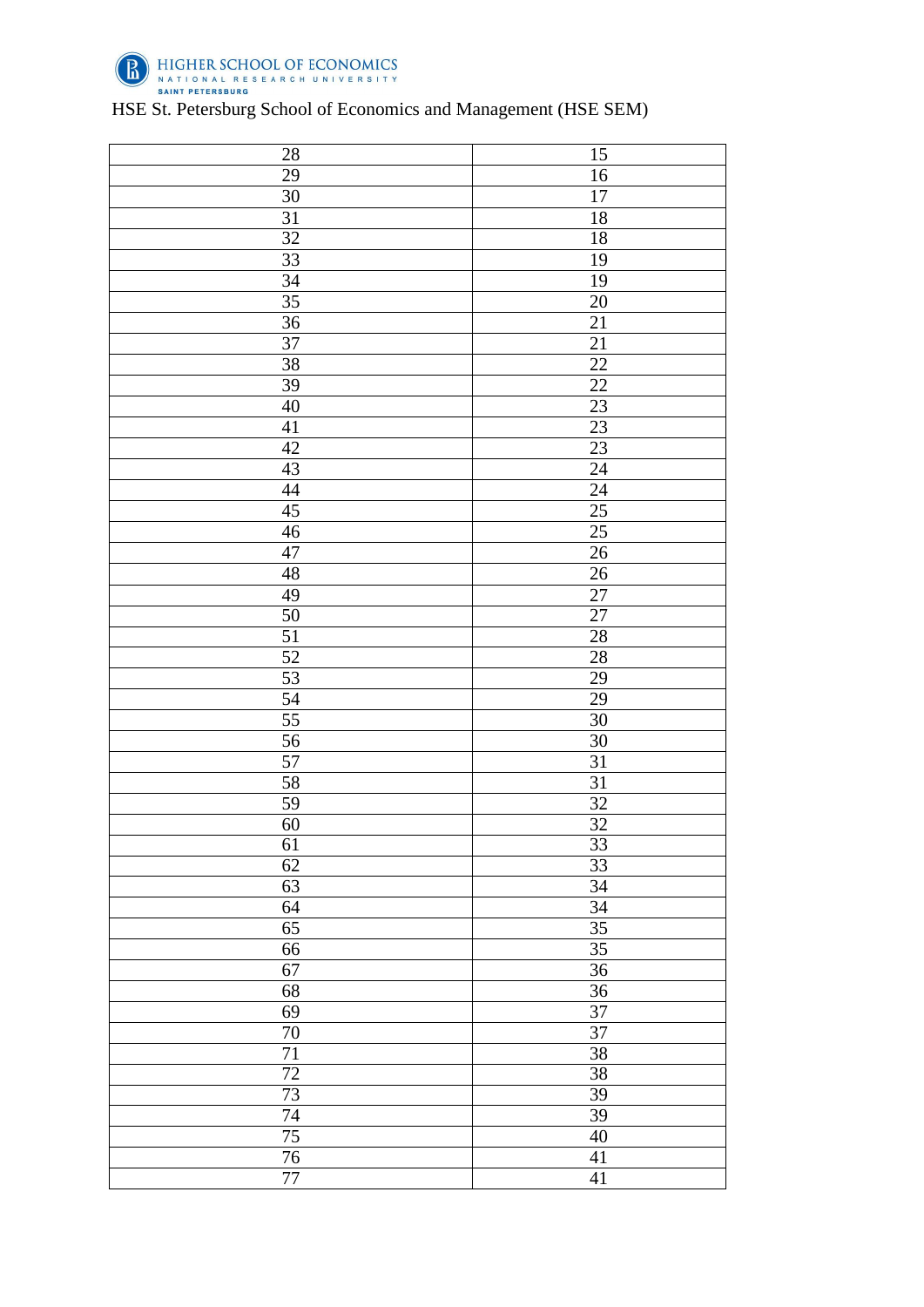

| 78              | 42              |
|-----------------|-----------------|
| 79              | 42              |
| 80              | 43              |
| 81              | 44              |
| 82              | 45              |
| 83              | 45              |
| 84              | 46              |
| 85              | $\sqrt{48}$     |
| 86              | 48              |
| 87              | 49              |
| 88              | 49              |
| 89              | 50              |
| 90              | 50              |
| 91              | 51              |
| 92              | $\overline{51}$ |
| $\overline{93}$ | $52\,$          |
| 94              | $52\,$          |
| 95              | 53              |
| 96              | 53              |
| 97              | 54              |
| 98              | 54              |
| 99              | 55              |
| 100             | Above 55        |

# GRE Subject Test in Mathematics

| HSE St. Petersburg grade | <b>GRE</b> result |
|--------------------------|-------------------|
| 20 and below             | Less than 400     |
| 21                       | 400-403           |
| 22                       | 404-407           |
| 23                       | 408-410           |
| 24                       | 411-415           |
| 25                       | 416-420           |
| 26                       | 421-425           |
| 27                       | 426-430           |
| 28                       | 431-435           |
| 29                       | 436-440           |
| 30                       | 441-445           |
| 31                       | 446-450           |
| 32                       | 451-455           |
| 33                       | 456-460           |
| 34                       | 465-470           |
| 35                       | 471-475           |
| 36                       | 476-480           |
| 37                       | 481-485           |
| 38                       | 486-490           |
| 39                       | 491-495           |
| 40                       | 496-500           |
| 41                       | 501-505           |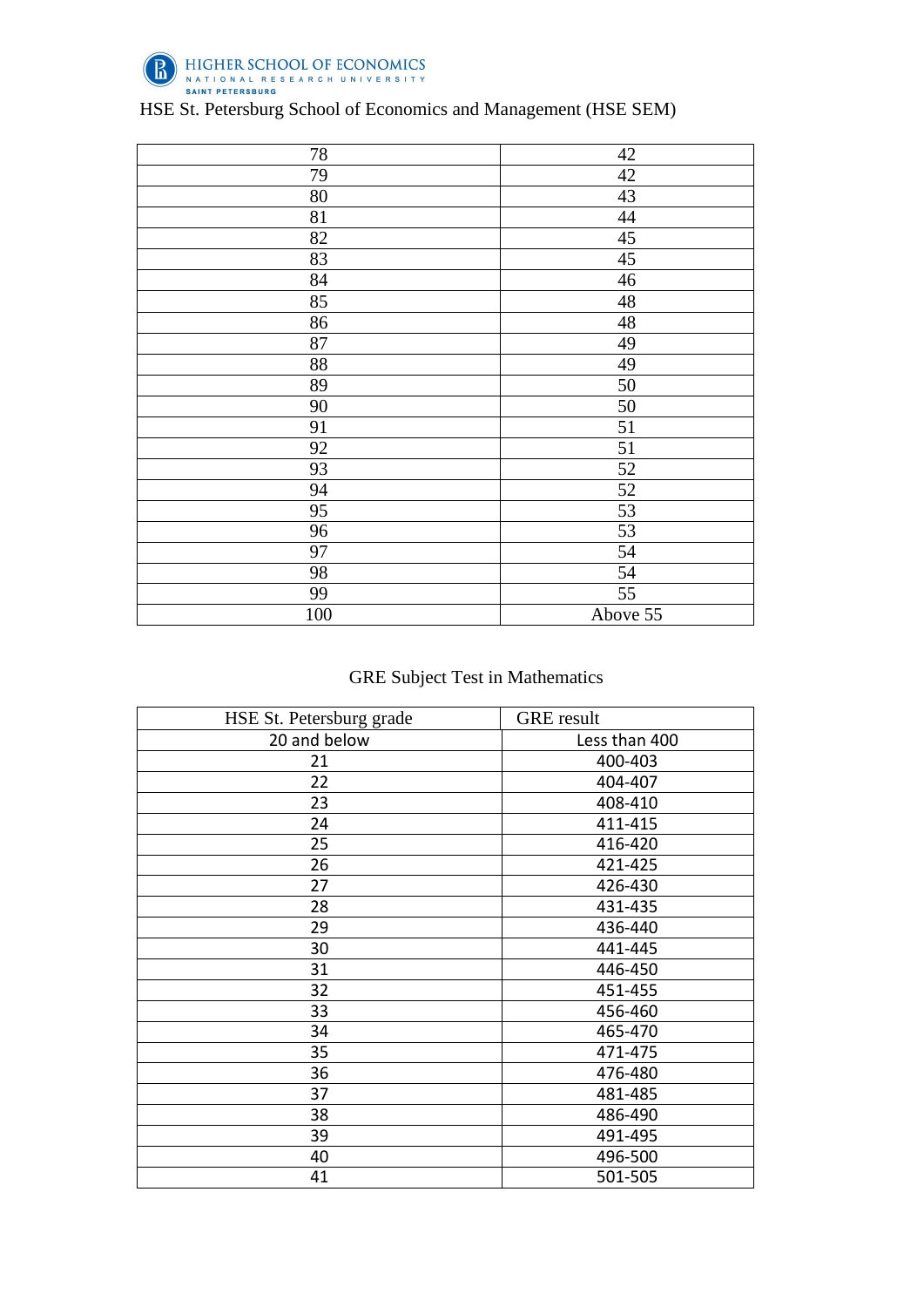

| 42 | 506-510     |
|----|-------------|
| 43 | 511-515     |
| 44 | 516-520     |
| 45 | $521 - 530$ |
| 46 | 531 - 540   |
| 47 | $541 - 550$ |
| 48 | 551 - 560   |
| 49 | $561 - 570$ |
| 50 | 571-580     |
| 51 | 581-585     |
| 52 | 586-590     |
| 53 | 591-595     |
| 54 | 596-600     |
| 55 | $601 - 605$ |
| 56 | $606 - 610$ |
| 57 | $611 - 615$ |
| 58 | 616-620     |
| 59 | 621-625     |
| 60 | $626 - 630$ |
| 61 | 631 - 635   |
| 62 | 636 - 640   |
| 63 | $641 - 645$ |
| 64 | 646 - 650   |
| 65 | 651 - 655   |
| 66 | 656 - 660   |
| 67 | 661 - 665   |
| 68 | 666 - 670   |
| 69 | $671 - 675$ |
| 70 | 676 - 680   |
| 71 | 681 - 685   |
| 72 | 685-690     |
| 73 | 691 - 695   |
| 74 | 696-700     |
| 75 | $701 - 705$ |
| 76 | 706 - 710   |
| 77 | $711 - 715$ |
| 78 | 716 - 720   |
| 79 | 721 - 725   |
| 80 | 726-730     |
| 81 | 731 - 735   |
| 82 | 736 - 740   |
| 83 | 741 - 745   |
|    |             |
| 84 | 746 - 750   |
| 85 | 751 - 755   |
| 86 | 756 - 760   |
| 87 | 761 - 765   |
| 88 | 766 - 770   |
| 89 | 771 - 775   |
| 90 | 776 - 780   |
| 91 | 781 - 785   |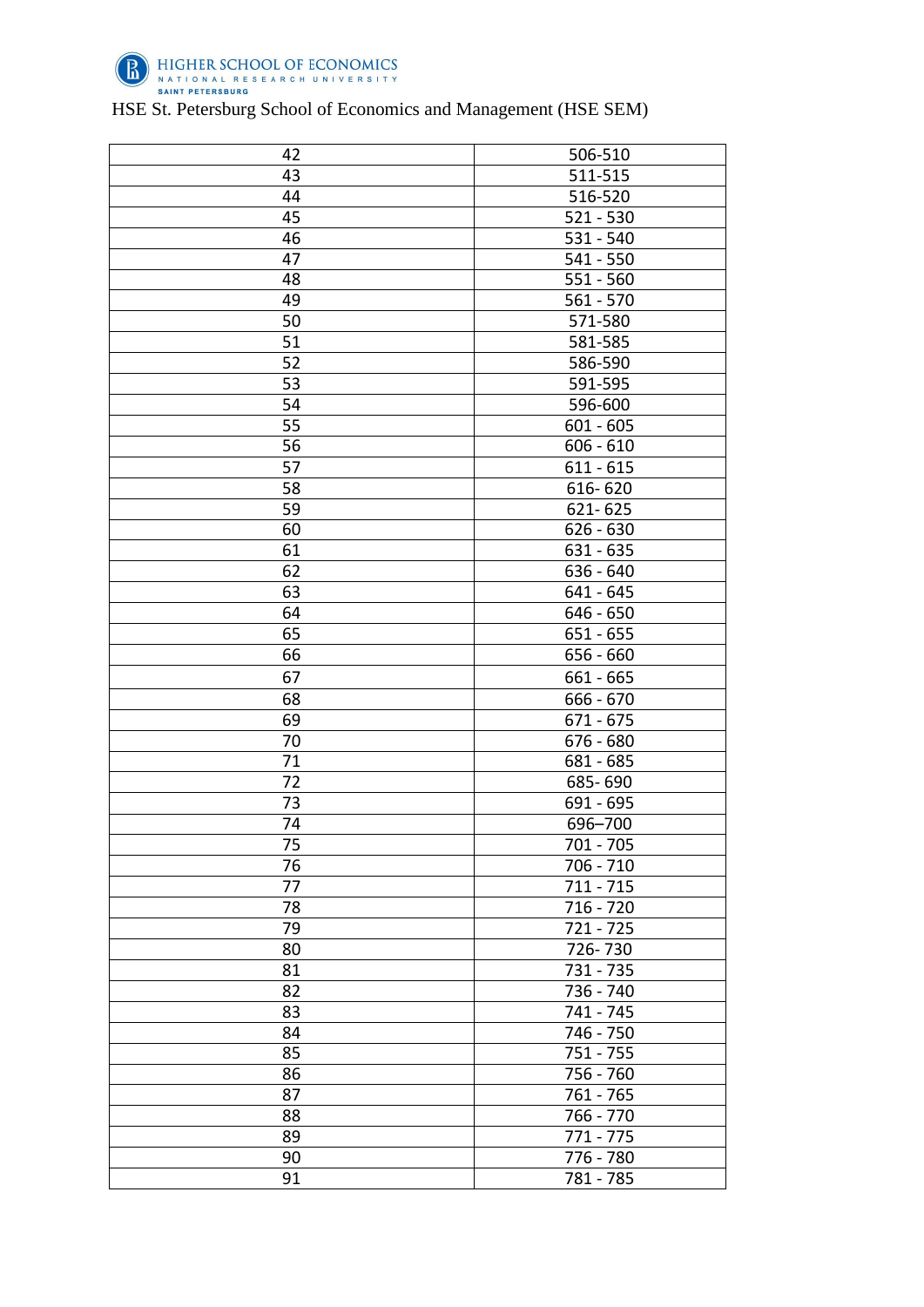

| 92  | 786 - 790     |
|-----|---------------|
| 93  | 791 - 795     |
| 94  | 796 - 800     |
| 95  | $801 - 810$   |
| 96  | 811-820       |
| 97  | 821 - 830     |
| 98  | 831 - 840     |
| 99  | 841 - 850     |
| 100 | 851 and above |